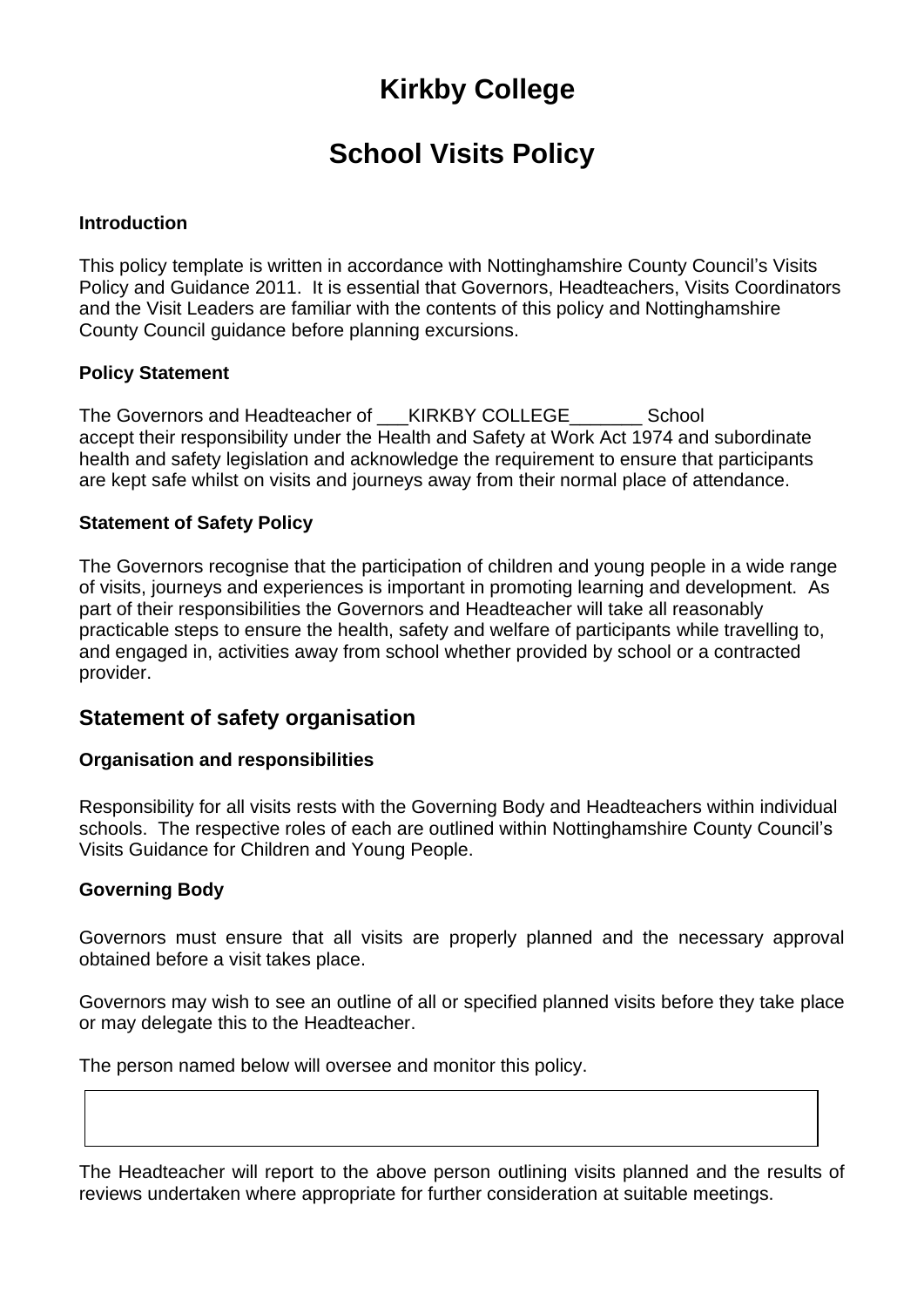## **Headteacher**

The Headteacher will be responsible for ensuring that all visits and trips are planned, organised, controlled, monitored and reviewed in accordance to Nottinghamshire County Council guidance documents and relevant regulations.

Headteachers must authorise all visits and where applicable seek the approval of the Governing Body and the Local Authority for Category C events.

The Headteacher will confirm the qualifications, training records and experience of the Group Leader who will lead the specific visit and the supervisory personnel, and will approve these people as suitable to lead/supervise the visit/s.

The Headteacher will agree, with a named Visit Coordinator (VC), the duties delegated to the VC, or in absence of a VC, fulfil this function themselves.

## **Visit Coordinator (VC)**

The School Visits Coordinator is:

STEPH KENNEDY

They will undertake duties as agreed between themselves and the Headteacher. (Reference to common duties and responsibilities should be made contained within Nottinghamshire County Council's Visits Guidance).

The VC will be conversant with Nottinghamshire County Council's Visits Guidance as well as existing good practice, issued by Government Departments, National Governing Bodies and national interest groups (available as downloadable documents or hyperlinks within Nottinghamshire County Council's EVOLVE system).

## **Visit Leader**

The Visit Leader should be conversant with Nottinghamshire County Council's Visits Guidance, service specific guidance and corporate policy and will comply with these requirements.

The Visit Leader will liaise with the VC throughout the planning and preparation of their trip to ensure that any activities or events that may place staff or other participants at significant risk are assessed and that safety measures are in place prior to the trip taking place.

The Visit Leader will ensure that all parents of children on their trip are provided with all required information, which may include risk assessment information, and that any questions raised are answered prior to the trip taking place.

The Visit Leader named for each visit will have overall responsibility for that visit whilst it is underway.

The Visit Leader will be fully familiar with emergency procedures and contact numbers.

## **Supervisory staff**

All staff assisting with supervision on any trip will be conversant with the Nottinghamshire County Council's Visits Guidance and the specific risk assessment/s for that event.